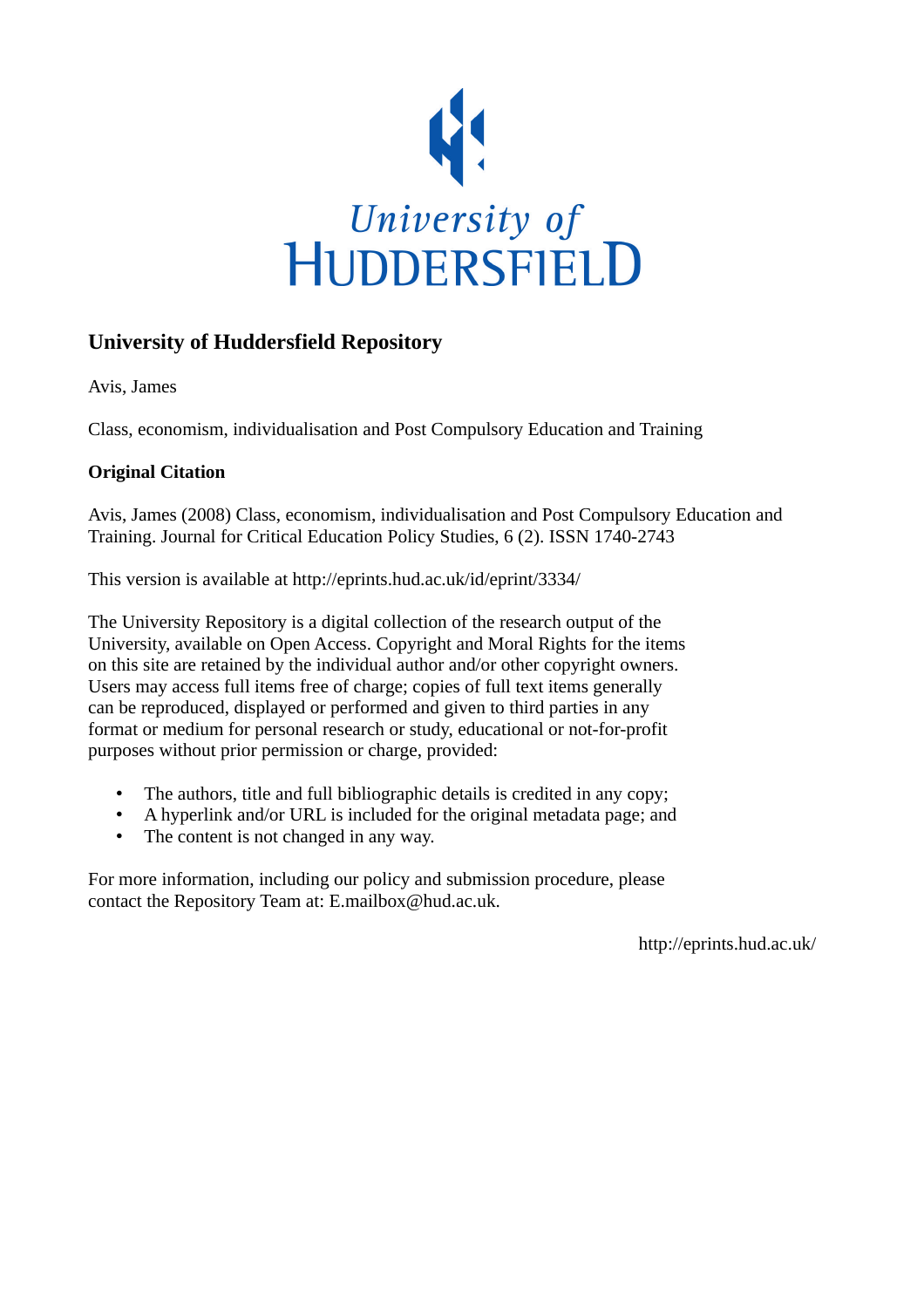# **Class, economism, individualisation and Post Compulsory Education and Training.**

# **James Avis** University of Huddersfield, England

## **Abstract**

*The paper considers the broader policy context in which English Post Compulsory Education and Training (PCET) is placed, examining the model of class implicit within policy documents and particular currents*  within new Labour thinking. It notes that class relations and patterns of *inequality have deepened. Class as a structural feature of the social formation has been obscured as a result of individualisation and allied theorisations. Whilst class may be obscured, it remains a salient feature of contemporary society. Personalisation of the curriculum and changes to 14-19 education are related to class formation and the on-going generation of inequality. The closing section of the paper comments on current work that examines teaching and learning in the sector, suggesting that class needs to be placed in a pivotal position in such analyses. It concludes by arguing that a concern with social justice as well as one that seeks to interrupt processes of class formation necessitates a politicised practice that extends beyond the classroom. This requires an analysis that stresses the salience of class but also works with an expansive notion of practice that calls for a politicised understanding of PCET.*

# **Class, economism, individualisation and Post Compulsory**

# **Education and Training.**

Although this paper explores questions of class as they arise in English post compulsory education and training (PCET)<sup>(1)</sup>, the discussion has a wider application. The contextual features of PCET in England resonate with those found elsewhere in the developed world. The paper considers the broader policy context of PCET, examining the way in which class is conceived within policy documents and social theory as well as currents within new Labour thinking. These issues are addressed in the first section of the paper – policy frames. Here two key policy documents are considered *The Learning Age* and *World Class Skills* published respectively in 1998 and 2007, both being concerned with lifelong learning, the skills agenda and the on-going economisation of education. In addition the conceptualisations of Beck, Giddens and Savage are explored in relation to class and processes of individualisation. This discussion is set within patterns of inequality addressed in the subsequent section, which in turn is followed by one that analyses the current policy emphasis upon 14-19 education, personalisation and the raising of the age of compulsory participation in education to 18. The concluding section, PCET and Class, comments upon existing ethnographic work, its relationship to class formation and closes with a call for an expansive practice that moves beyond education into the broader political arena.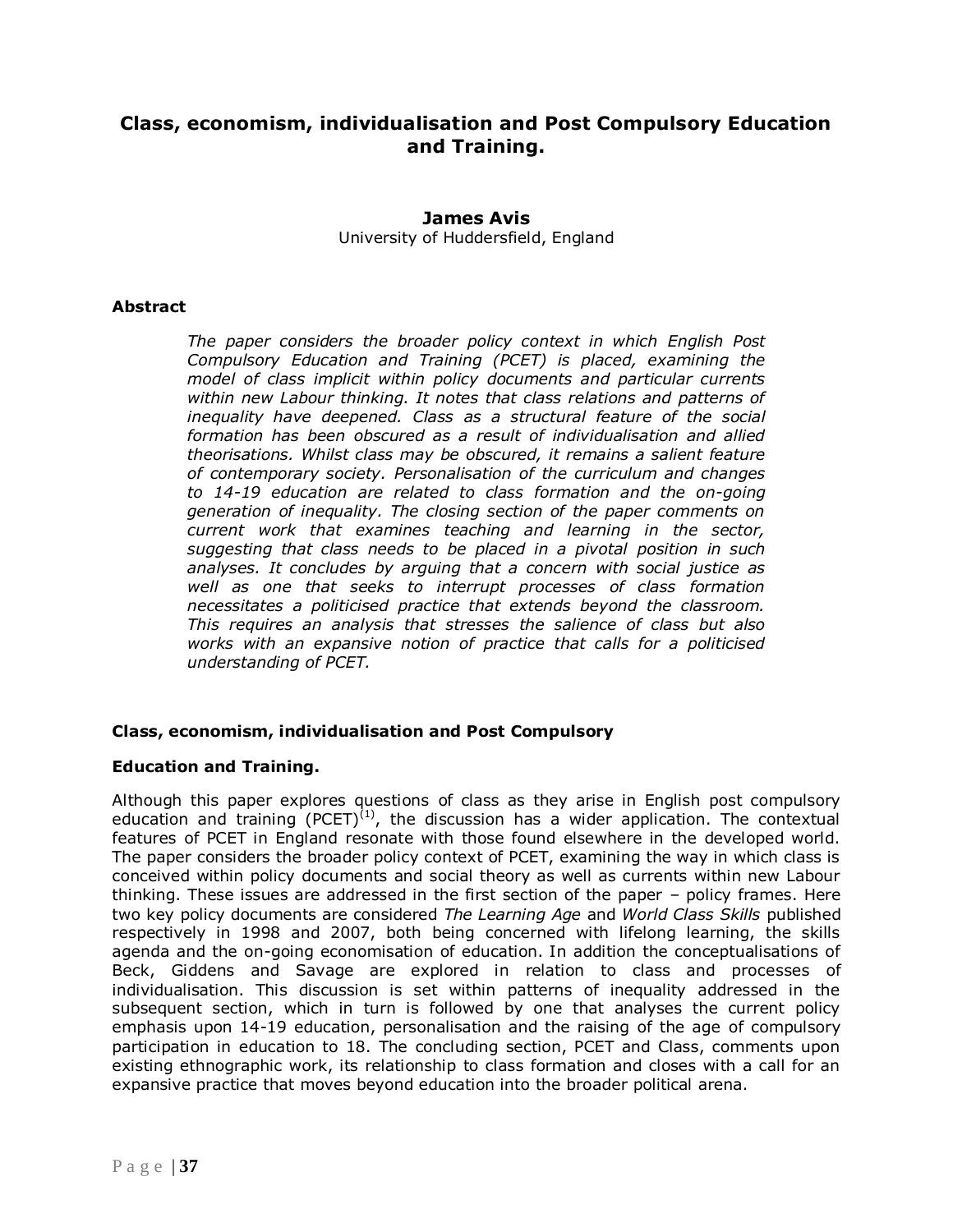It could be suggested that the paper addresses the "blindingly" obvious presence of class within PCET, one need only enter a college of further education in England to become aware of markers of class distinction, as reflected in dress and bodily demeanour. Yet the logic of much policy is to play down the significance of class as a structural phenomenon. Whilst class is acknowledged in much ethnography, this work can easily fold over into a reproductive problematic by drawing attention to the continuities between learners" class origins and trajectories and consequently fails to move towards wider political engagement (Avis, 2006).

### **Policy frame**

It is now almost ten years since the publication of new Labour"s, *The learning Age: a renaissance for a new Britain*, that constructed a consensual image of society, one in which all would benefit from a culture of learning.

Our vision of the learning age is about more than employment. The development of a culture of learning will help to build a united society, assist in the creation of personal independence, and encourage our creativity and innovation…

#### For *individuals:*

- learning offers excitement and the opportunity for discovery… It helps all of us to improve our chances of getting a job and getting on…

#### For *businesses:*

- learning helps them to be more successful by adding value and keeping them up-todate. Learning develops the intellectual capital which is now at the centre of a nation"s competitive strength…

#### For *communities:*

- learning contributes to social cohesion and fosters a sense of belonging, responsibility and identity…

### For *the nation:*

learning is essential to a strong economy and an inclusive society. In offering a way out of dependency and low expectation, it lies at the heart of the Government"s welfare reform programme… (DfEE, 1998, p10-11)

These themes are reprised in *World Class Skills: Implementing the Leitch Review of Skills in England*:

For adults, better skills and economically valuable qualifications are a route to achieving better jobs, career progression and higher incomes to support their families. Better skills are the key to greater social mobility, ensuring that individuals can get on because of their talent and hard work, and not just because of background.

For employers, a more highly-skilled workforce is a route to achieving higher productivity and, in the private sector, greater competitiveness and profitability. For communities, better skills can create an escape route from generations of low ambition and low achievement.  $(DIUS<sup>(2)</sup>, 2007, p6)$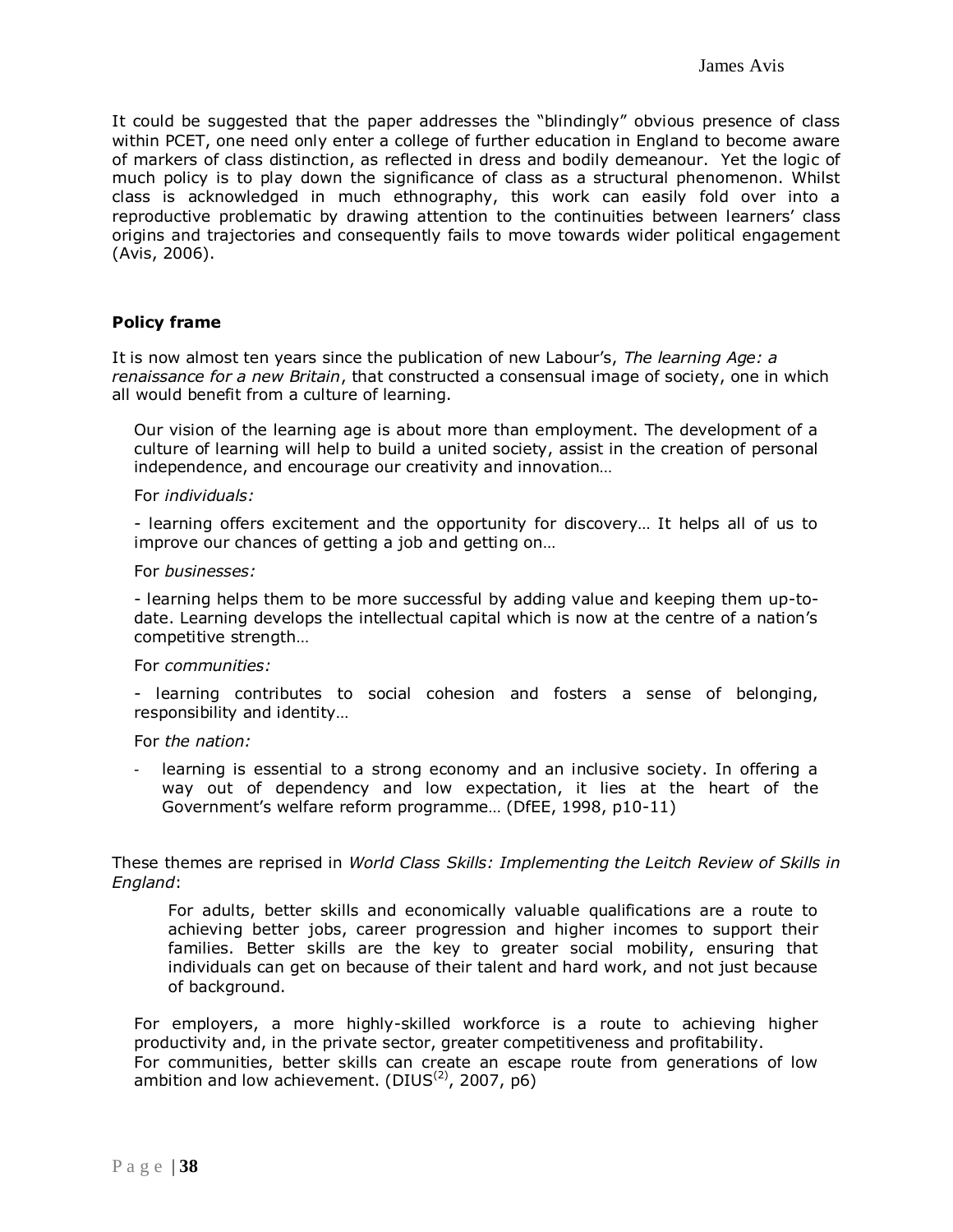The economism of this position and the rhetoric surrounding competitiveness has remained a consistent feature of education and social policy. A feature characteristic of new Labour"s social and economic polices which is applied throughout the education system. In addition it is important to recognise these themes, under various guises, have been a feature of educational policy throughout the twentieth century. The assumption that education plays a pivotal role in the development of national competitiveness remains pivotal in new Labour policy, as does the concern to interrupt those cultures that appear antithetical to educational success. The aim is to create a learning culture for all. The outcome of such a culture, or so it is claimed, will be a successful economy, a society marked by social cohesion and inclusion, which it is hoped, will lead to patterns of social and occupational mobility that match the individual"s potential and talent. In other words the development of a learning culture that leads to a fairer and more just society, one in which the structural inequalities of class are transcended, being relegated to the past.

To the extent that class is considered in this policy rhetoric it is marshalled in two ways, either as a gloss for disadvantage and for those cultures that devalue education, or as a critique of the elitism of privileged groups (Skeggs, 2004). In the case of the former, the goal is to enculture the socially excluded to develop dispositions or forms of subjectivity that enable educational engagement and success. Early manifestations of this current are expressed in *the Learning* Age and the Fryer Report of 1999 which stated:

In our country today, far too many people are still locked in a culture which regards lifelong learning as either unnecessary, unappealing, uninteresting or unavailable…

It follows that proposals to change this culture will require action on many fronts, over an extended period, winning people to new ways of working, new priorities and a new sense of what is seen as normal and largely unremarkable. (Fryer Report, 1999, p8)

The need to create a new culture of learning in which the learner takes responsibility for their own development is similarly present in *World Class Skills*.

We must create a new culture of learning at all stages of a person's career and skills development. Too many people, even in today"s environment of high employment and rising skills levels, are left behind. We must do more for those who face the biggest challenges in breaking out of poverty, worklessness, or a low-pay, low-skilled job without prospects. (DIUS, 2007, p22)

Class is represented as disadvantage, being linked to worklessness, low pay, jobs with few prospects as well as with atavistic cultures that devalue learning. Education is seen as the route out of this situation with class viewed as a form of cultural disadvantage and as a residue of a previous epoch.

Before commenting upon a second way in which class is marshalled, it is important to recognise that the Labour party is not all of a piece and that there are various currents and discursive repertoires that can be mobilised. These derive from old Labour, submerged Marxist traditions as well as political contingency in which class can be drawn upon for its salience to oppositional politics (see, Avis, 2005; Cruddas, 2008; Lawton, 2005). The second way in which class is mobilised represents a less explicit theme within new Labour's policy discourse, presenting itself as a critique of unwarranted and undeserved privilege, and is illustrated in pronouncements by Prescott and Brown (see Lawton, 2005). In 2000 Prescott (2000), the then deputy prime minister, and Gordon Brown (2000), the then chancellor of the exchequer and now prime minister, criticised the elitism of Oxbridge for the failure to support meritocratic principles (and see Brown, 2007b). This critique is directed at the prejudices of those in privileged positions rather than at the structural relations of class. Class in this instance becomes re-worked as cultural elitism rather than as a facet of structural relations. There is an affinity between this critique with its Fabian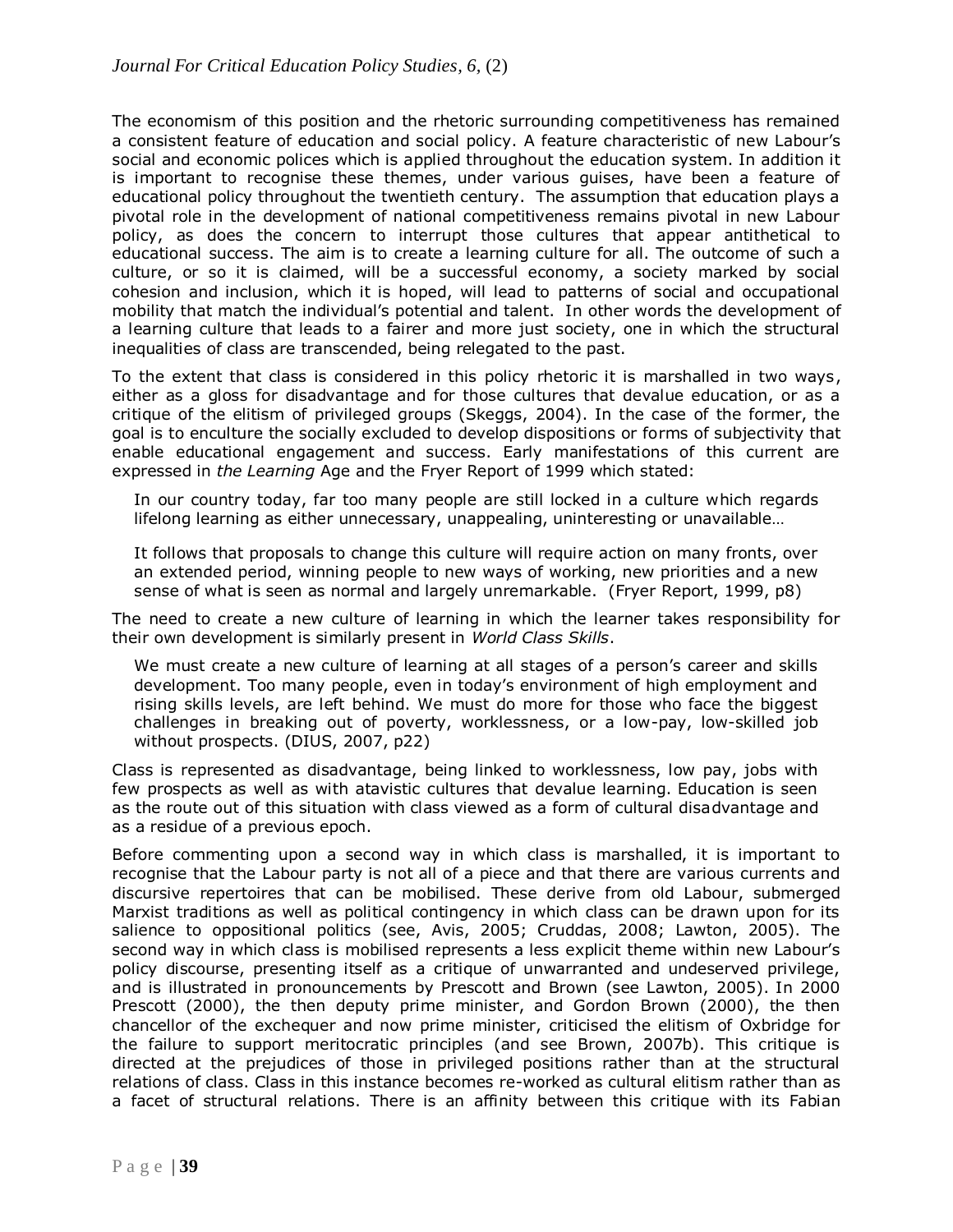echoes, and that forwarded by a new managerialist or technicist middle class, of a traditional upper/middle class founded on the elitism of the older professions and the more prestigious universities (Lawton, 2005; and see Apple, 2001, 2004). This position is echoed in the critique of the complacency of welfare professionals forwarded by a particular current within new Labour, which similarly aligns with the orientations of a managerialist fraction within the middle class (see Mulgan, 1998; and various Demos publications).

In these discussions class is treated as a residual and dysfunctional phenomenon of a previous age that has no place in a vibrant forward thinking knowledge society (see Beck, 1992; Giddens, 1998). Class comes to be seen as the antithesis of a modern progressive society, atavistic and out of step with society's preferred "direction of travel".

The prime minister, Gordon Brown, whilst emphasising the importance of fairness and opportunity for all states:

Every British citizen with every chance to make the most of themselves – every community fair to every citizen – **if you work hard, you're better off. If you save, you're rewarded. If you play by the rules, we'll stand by you.** These are for me the best of British values: responsibilities required in return for rights; fairness not just for some but all who earn it. [My emphasis] (Brown, 2007a)

Brown expresses a version of meritocracy together with an implicit critique of unwarranted privilege (Brown, 2007b). The paradox is that class is smuggled into the discourse, present in the othering of particular sections of the working class as well as the upper class who possess significant inherited wealth. This rests alongside the constitution of the middle class as the 'particular universal class'.

[The middle class] has become the 'particular universal class'. That is to say, although it was in fact a particular class with a specific history, nonetheless it has become the class around which an increasing range of practices are regarded as universally 'normal', 'good' and 'appropriate'... The practices of the middle class have increasingly come to define the social itself. (Savage, 2003, p536)

The consequence of these shifts is that the middle class whilst being normalised, is rendered unremarkable, unnoticeable and in this sense, invisible. As a result of such processes it becomes constituted, in Savage's terms, as the paradigmatic class. It is in this way that class has been smuggled into a policy discourse that construes itself as having moved beyond class. However, class remains an implicit theme in this discourse and is in this sense an absent presence.

The subject of this paradigmatic middle class aligns with forms of subjectivity that sit with a neo-liberalism that stresses individualism and competition. Brown"s emphasis on rights and responsibilities, like those of his predecessor Blair, echoes neo-liberal themes, and for all its concern with fairness, capitalist relations are left securely in place as are the resulting patterns of inequality. Capitalism remains unquestioned, as is its relation to the generation of class-based inequalities and structural relations. There is an affinity with third way thinking that implies that there has been a shift in the relationship between capitalism and class (Giddens, 2000) and that the development of the knowledge or information society marks an epochal and step change in these relations (Cooper, 2008; Rustin, 2008). There is the suggestion that class is an atavistic concept, belonging more readily to a previous epoch. The ideological significance of such arguments is apparent and is reflected in the constitution of the middle class subject. Yet, it is important not to homogenise the middle class and to recognise that such constructions lean towards a particular fraction of this class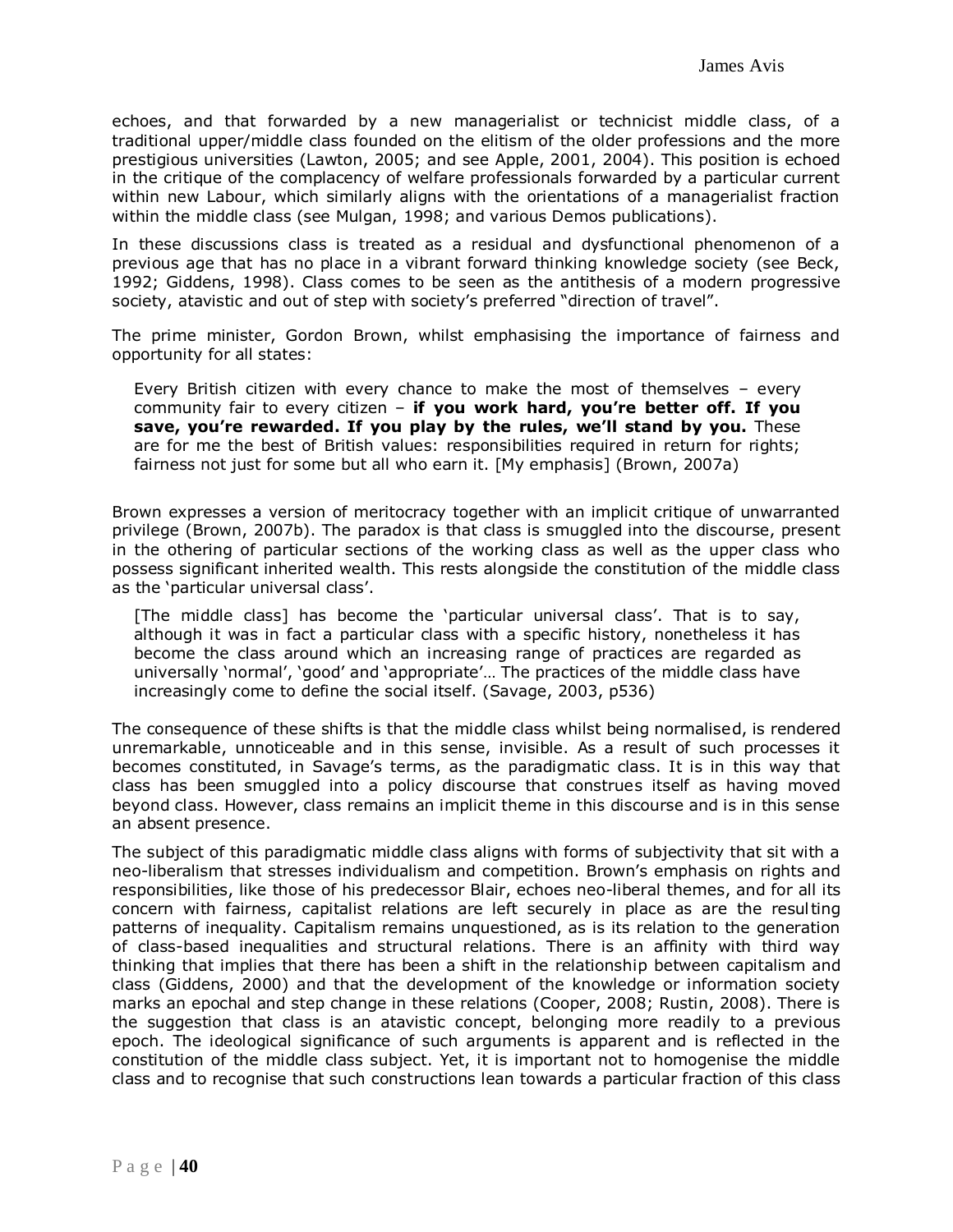embodied in state policy and that in addition processes of individualisation are framed by state action. Olssen comments:

The shift from classical liberalism to neo-liberalism… involved a change in subject position from "homo economicus"… to "manipulatable man", who is created by the state and who is continually encouraged to be 'perpetually responsive'. It is not that the conception of the self-interested subject is replaced or done away with… but that in an age of universal welfare the perceived possibilities of slothful indolence create necessities for new forms of vigilance, surveillance, performance appraisal and of forms of control generally. In this new model, the state has taken it upon itself to keep all up to the mark. (Olssen, 2003, p199-200)

A particular fraction of the middle class assumes this mantle. Commenting on the regulative apparatus of neo-liberalism, Walkerdine *et al* write:

The two classes are not simply the bearers of differing amounts of power and cultural capital, but the regulative apparatuses of particular modes of government at different historical moments produce different kinds of subject, and power is implicated not in the possession of capital but in the actual self-formation of the subject. (2001, p142)

Walkerdine *et al* remind us that the regulative apparatus of the state, despite protestations otherwise, constitutes the middle and working class subject differently. The former is normalised as the individualised neo-liberal subject, with the latter being the "other" who lacks these desired attributes and who needs to acquire the appropriate dispositions for success in the knowledge society. The sidelining of class and its constitution as an atavistic category serves a key ideological function, as does the uncritical acceptance of capitalism.

# **Inequality**

Paradoxically, in a conjuncture that has seen class inequalities deepening, they have become increasingly marginalised in state policy (Feinstein, *et al*, 2007). Part of the reason for this lies in the way in which current economic changes are understood. Here the arguments of Beck (1992, 1999; Beck and Beck-Gernsheim, 2002) and Giddens (1998, 2000) are significant. Whilst it is overstated to imply that these authors" work with notions of classlessness, nevertheless their arguments imply that class has far less salience in the current conjuncture. Beck goes so far as to suggest that class has become a "Zombie category" (Beck, 1999). In a global context older understandings of class are thought to be increasingly irrelevant, there being limited scope for the play of class in detraditionalised societies. Similarly, if working class communities are deemed to be emblematic of class, their decomposition can be seen as a marker of the decline of the significance of this category, or indeed as indicative of the "death of class". At the same time the focus of social democratic policy, as expressed by new Labour, has been reconfigured. For Giddens the pursuit of redistribution is far less salient than the "redistribution of possibilities".

… redistribution must not disappear from the agenda of social democracy. But recent discussion has… shifted the emphasis towards the "redistribution of possibilities". The cultivation of human potential should as far as possible replace after the event "redistribution" (Giddens, 1998, p100-101)

Such a stance is indicative of an emphasis upon individualisation and detradationalisation, as well as a rupture with conceptualisations of collective class-based cultures.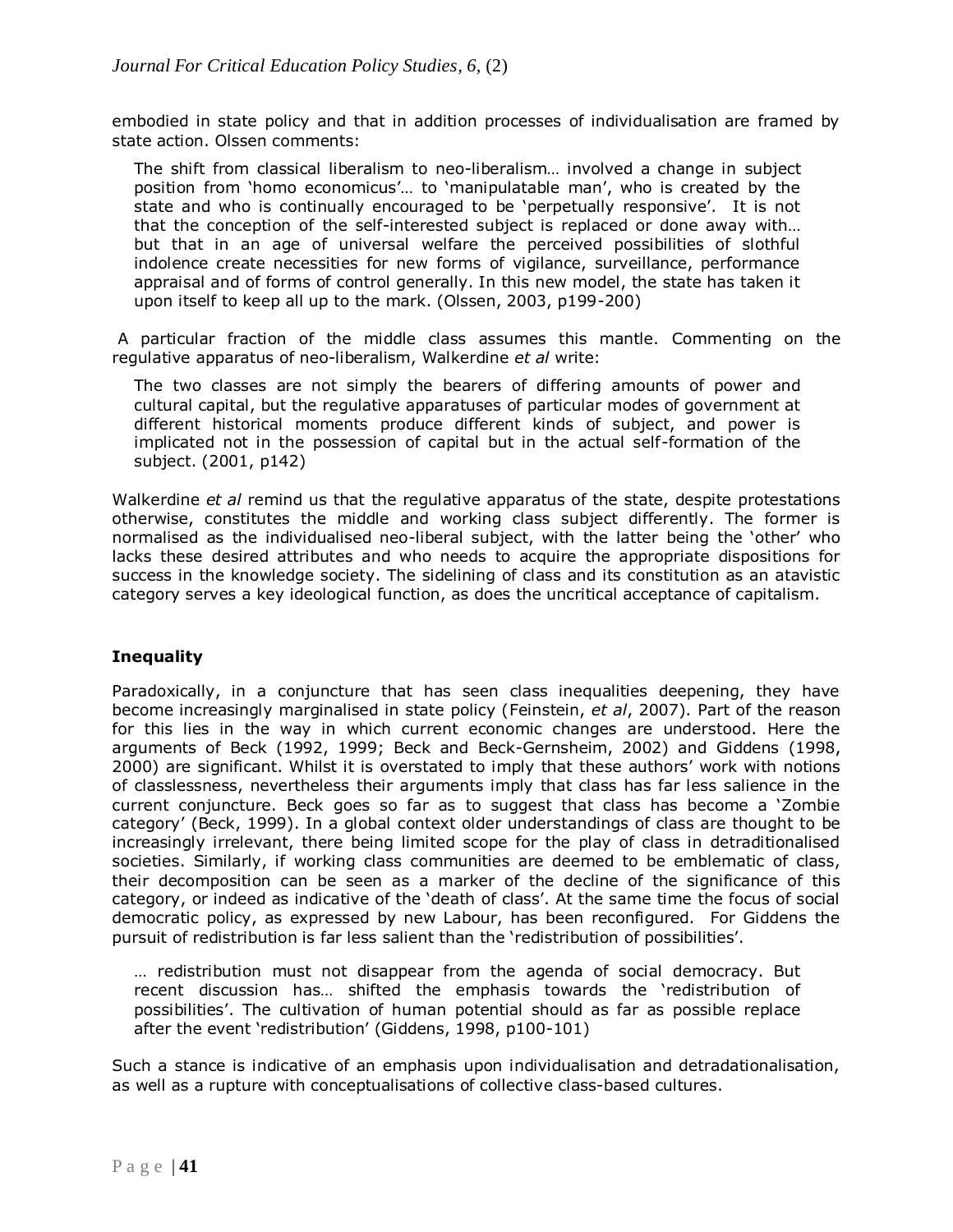Within such a context class relations are marked by continuity and change, with learners being placed within a socio-economic structure that serves not only to reproduce inequality but also the privileges of those already advantaged. Such processes occur throughout the education system. The historical relationship between class and education remains in place, with those drawn from higher social classes overachieving and being more likely to attend prestigious universities (Blanden *et al*, 2005; Blanden and Machin, 2007; Reay, *et al*, 2005).

The patterning of inequality is further reflected in the distribution of income and wealth. In 1976 the wealthiest 5% owned 38% of marketable wealth, in 2003 this had increased to 40% (National Statistics Online, 2006). Sennett commenting on the remuneration of top executives writes:

… massive compensation of top executives, a widening gap between wages at the top and the bottom of corporations, the stagnation of the middle layers of income relative to those of the elite. Winner-takes-all competition generates extreme material inequality. (Sennett, 2006, p54)

Such inequality is legitimated by the alleged requirement to recruit top executives best able to add value to the organisation, even if only minutely, to gain competitive advantage. The consequence is that such remuneration becomes legitimated as a requirement for success within a globalised economic system<sup>(3)</sup>. State intervention to ameliorate such inequalities is seen as antithetical to the long term competitiveness of the social formation. Over the last three decades there has been a continuing, and some would suggest, a deepening polarity in the distribution of income and wealth (Allen and Ainley, 2007).

These inequalities are set within a context in which the middle class faces increasing insecurity in what has been described as the hour-glass economy, and who subsequently place a premium upon the educational success of their children (Thompson and Lawson, 2006; The Inequalities Review, 2007; Ball, 2003). Yet this insecurity is placed in a context in which young people"s life chances are highly structured by social class. Walkerdine *et al*, in their study of girls remind us:

Our data show that class location designated on the basis of parents' occupation and importantly, educational credentials, is the most efficient predictor of life chances in the lives of girls and their families. (2001, p58)

This situation is compounded by a decline in the rate of intergenerational mobility (Blanden *et al*, 2005; Thompson and Lawson, 2006).

Relative social mobility in the UK had fallen over the closing decades of the  $20<sup>th</sup>$ century. In particular a number of studies examined cohorts of children born in 1958 and 1970, concluding that there was a much stronger association for the latter group between where they started out in life and where they ended up than for those born in 1958, indicating that relative mobility across generations has declined in the last two decades. (Fabian commission, 2006, p14)

Thus, the PCET policy context is one where issues of class have been appropriated in a very particular way, being aligned to a cultural model in which the disadvantages of class can be addressed through the provision of opportunity deemed able to overcome such inequalities. Yet class remains an important feature of social relations, exercising a profound impact upon the life chances of young peoples. In the current conjuncture, marked by a decline in the rate of social mobility and an increase in insecurity facing what Allen and Ainley (2007) refer to as the 'insecure working/middle class', the class structure has been subject to recomposition. Perhaps the error has been to tie class relations to a very particular historical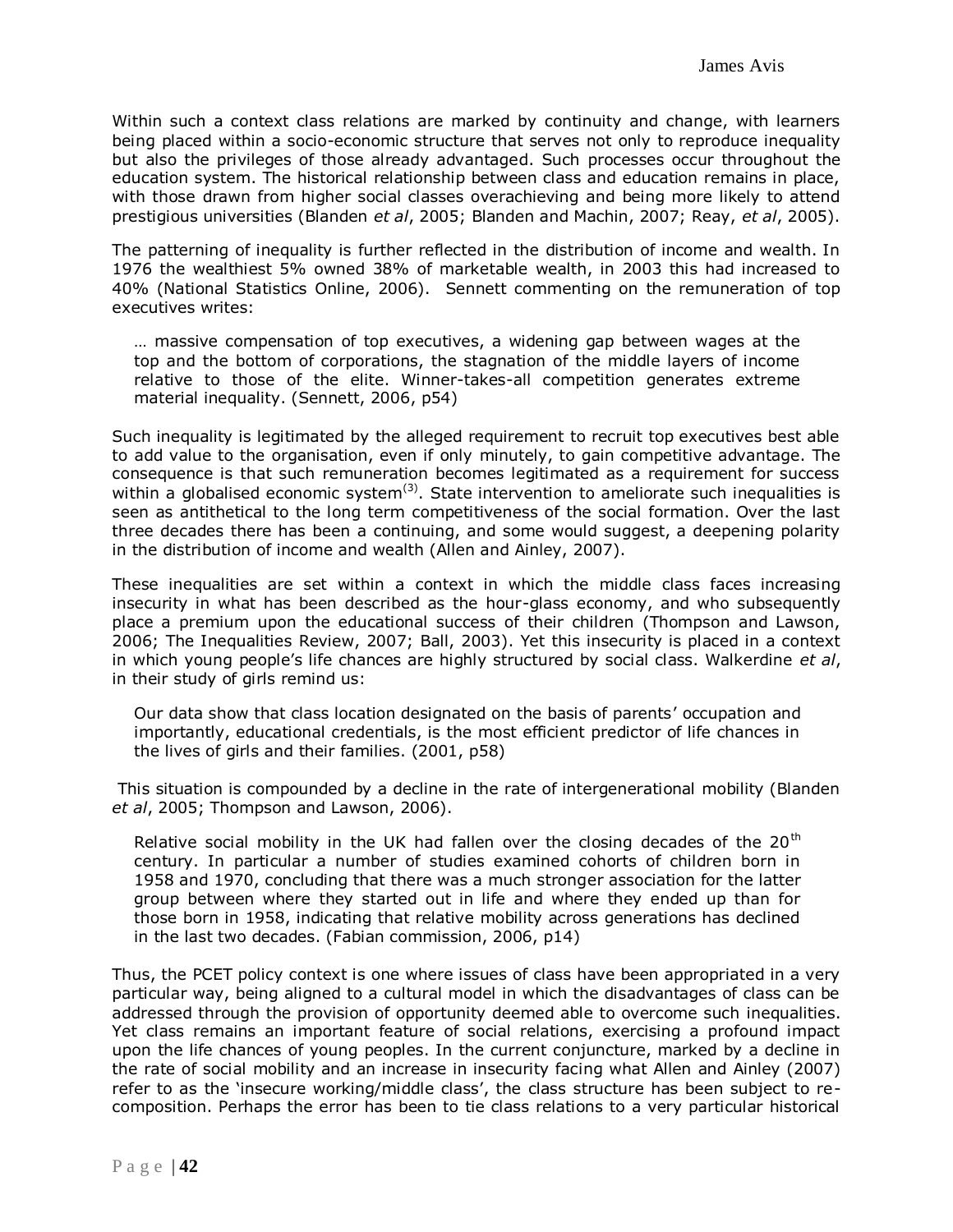moment and therefore to ignore its dynamic and processual nature. Such relations are always in the process of being re-shaped and re-formed and we must recognise that class is a dynamic concept, even though the notion of structure implies a certain fixity.

It is nevertheless important to recognise that class is complex and that it is necessarily raced, gendered and aged, as well as set in particularly spatial locations. Thus for example, Preston's (2003) work can be related to the racialisation of a particular section of the white working class whilst Skegg (1997, 2004) explores the constitution of a section of white working class women. Similar analyses have explored processes relating to the black and asian working class (Archer, 2003; Archer and Francis, 2007; Shain, 2006). In addition the manner in which class relations are played out will partly be framed by spatial location, such as between a metropolitan centre compared with a declining industrial area (see for example, Ball, *et al*, 2000; Warren and Webb, 2007).

# **Policy context**

This section considers the policy context of PCET and the homology between this and class formation. In order to do this changes affecting 14-19 education, as well as the current focus on personalisation are examined. It would be overstated to straightforwardly associate an interest in personalisation with individualisation and the formation of the neo-liberal bourgeois subject. Savage (2000) reminds us that in an earlier period at the apogee of the "traditional working class community", the formation of the working class male subject was shaped by forms of individualism that emphasised personal autonomy and control over the labour process. Savage's argument refers to the collective and historical formation of working class communities as well as the autonomy and control that craft workers exercised over the labour process, suggesting that there is no necessary contradiction between individualism and collectivity. The point is that individualism and allied processes of personalisation cannot straightforwardly be applied to a particular class disposition. It is important to recognise that personalisation will be accented differently and discursively shaped in relation to variously classed, and we could add, raced and gendered subjects. The normalisation of a particular construction of the middle class subject serves to "other" differently positioned subjects and sits alongside related differentiations. This is reflected not only in curriculum and institutional divisions but also in processes of personalisation and individual action planning. The emphasis placed upon personalisation was heralded in new Labour"s five year strategy (and see, Blair 2004b, DfES 2004),

The central characteristic of such a new system will be personalisation  $-$  so that the system fits to the individual rather than the individual having to fit the system… and as young people begin to train for work, a system that recognises individual aptitudes and provides as many tailored paths to employment as there are people and jobs. And the corollary of this is that the system must be both freer and more diverse – with more flexibility to help meet individual needs; and more choices between courses and types of provider, so that there really are different and personalised opportunities available. (DfES 2004, p4)

Gordon Brown shares a similar commitment to personalisation, stating in his 2007 conference speech: "Education available to all – not one size fits all but responding to individual needs. This is the future for our public services. Accessible to all, personal to you. Not just a basic standard but the best quality tailored to your needs". And repeating a Blairite theme, "Education is my passion" (Brown, 2007b). The 2006 white paper on Further Education echoes these concerns, anticipating the focus upon a demand-led system expressed in the Leitch Review of Skills (2006) and *World Class Skills* (DIUS, 2007).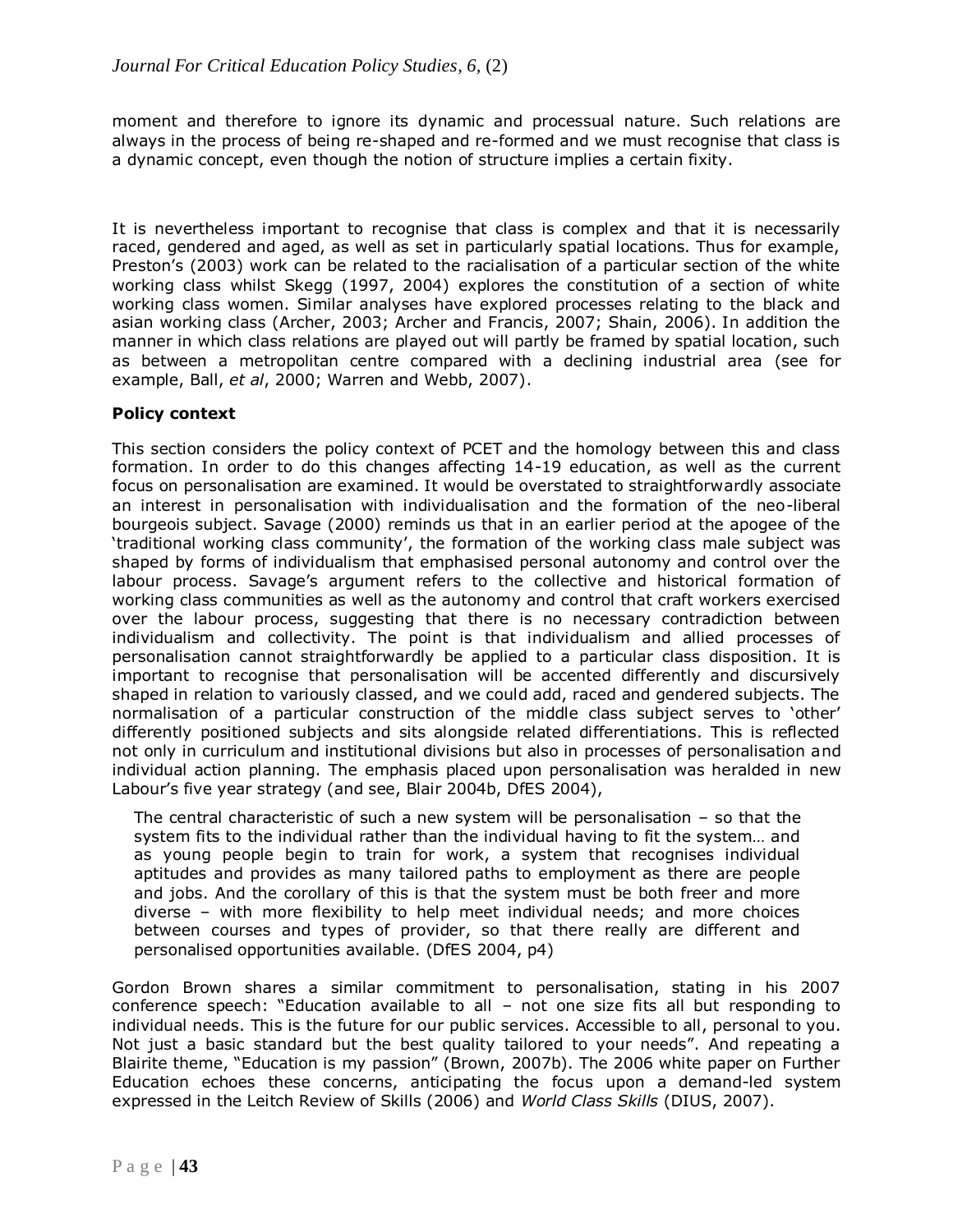A system which focuses on employability and aims to support the future success of young people and adults will be one which responds more and more sharply to the needs and demands of its customers – learners and employers. (DfES, 2006, p34)

#### *14-19 education and training* states:

A tailored 14-19 phase must mean that young people can pursue their aspirations, choose learning that is tailored to meet their needs and through study and hard work qualify themselves to achieve their aims. (DfES, 2005b, p23)

The focus on personalisation and addressing learner need is unevenly accented. This is reflected in the development of vocational pathways in the new diplomas for 14-19 year olds (DfES, 2006a, b), directed at those who are or may become disaffected from education. It is hoped that by addressing the vocational interests of these young people, initially at the age of fourteen, that they will retain a foothold in education (Higham and Yeoman, 2007). Whilst this may be the case with diplomas, the hierarchical structure of English education means that it is unlikely that any more than a very small proportion of these young people will enter tough-entry universities (Brown and Lauder, 2006). This is despite the attempt by Ed Balls, secretary of state for education, to develop the diplomas to include sciences, languages and humanities (Balls, 2007; DCFS, 2007).

Currently there are moves to raise to eighteen the age at which young people must compulsorily participate in education. The proposal being that:

- All young people should participate in education or training until their  $18<sup>th</sup>$ birthday;
- Participation could be at school, in a college, in work-based learning, or in accredited training provided by an employer;
- In order to count as participating, young people would be required to work towards accredited qualifications; and
- Participation should be full time for young people not in employment for a significant part of the week, and part time for those working more than 20 hours a week. (DfES, 2007, p19)

Whilst there is a return to the classroom, for those who are 'othered' and deemed unsuited, alternative provision will be offered. Such developments extending the period of formal education are marked by a series of differentiations between types of learner that mirror the tripartite divisions that have historically been a feature of English education (Allen and Ainley, 2007). There is a resonance in these proposals with the youth training schemes of the 1970s which emphasised compliance and acceptance of a transient youth labour market (Moos, 1979).

Under the guise of personalisation and emphasis on a demand-led system the vocational/academic divide, with its concomitant class divisions, is being reproduced. Similarly the tripartite structure of PCET and divisions between the academic, technical and vocational are on-goingly constituted (Brown, 2006). These divisions are in part reflected in the contrast between an inclusive stance towards those disaffected from education for whom the diplomas have been developed, and a more exclusionary one towards the academically orientated. For the latter group the focus is on A levels, that offer greater differentiation and are able to "stretch" learners. Brine (2006) points to similar differentiations between able and less able learners in European Union policy documents. *14-19 Education and Skills* calls for "greater stretch and challenge" (DfES, 2005, p63) as well as for increased differentiation at A level so that universities will be able to choose between "the highest performing candidates" (DfES, 2005, p63). It is anticipated that A\*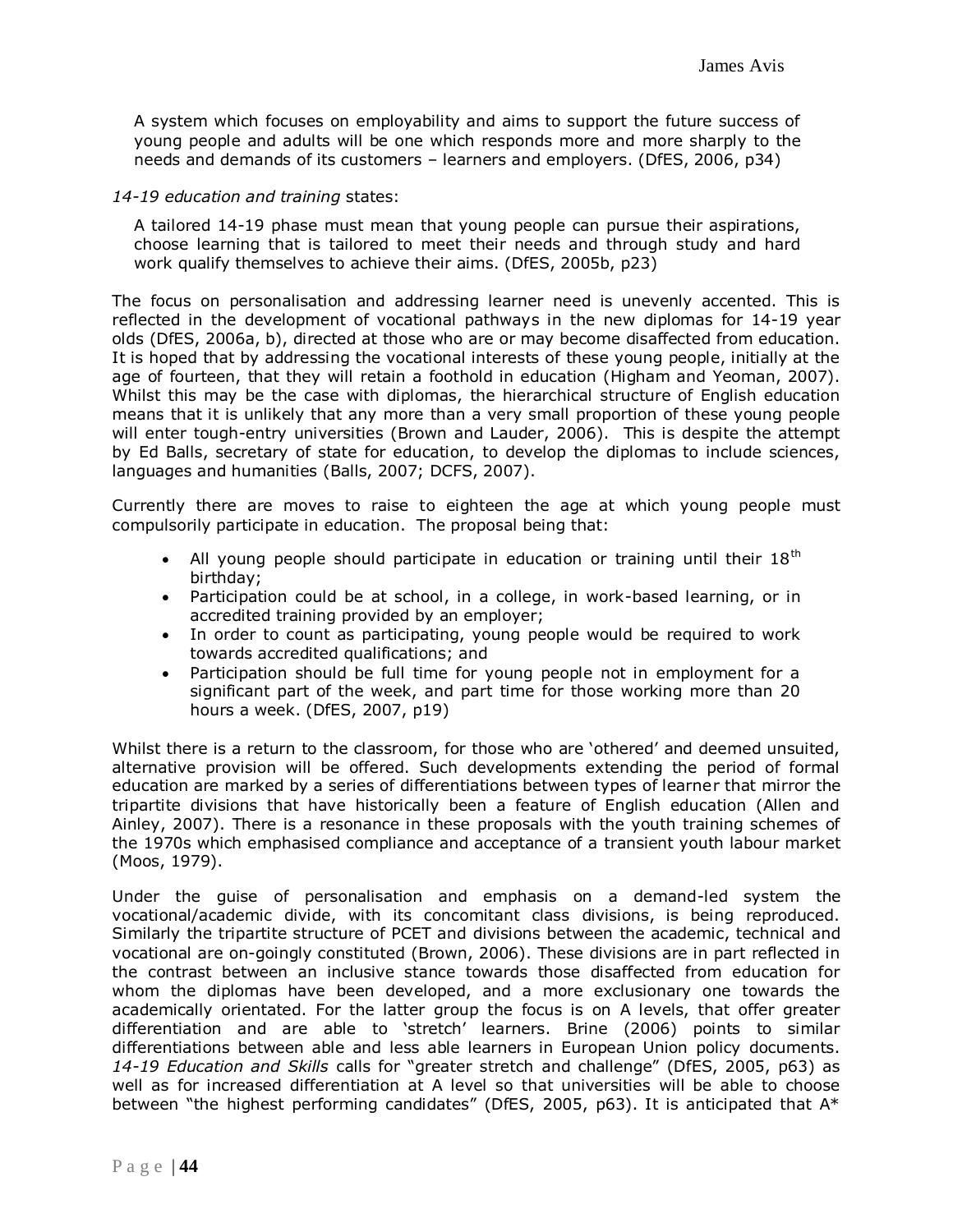grades will be awarded from 2010 (Meikle, 2007). This elitist and exclusionary focus sits uneasily with and in contradiction to new Labour"s commitment to social justice (but see, Allen, 2005,a,b;). Paradoxically, these processes are indicative of a tripartism which coincides with a curriculum offering differentiated forms of knowledge, one "delivering" learners to qualitatively different labour markets and classed futures. For those allocated to lower level vocational courses the likely route is towards semi- and low-skilled work, with educative experiences aimed at developing the dispositions required for waged labour. These processes are linked to class formation, albeit that these operate and are lived at an individual level. Such processes contribute towards the formation of class relations as well as to practices of social control, serving an important ideological function through the marshalling of notions of opportunity. Although notions of personalisation are somewhat fluid and can be placed alongside networked and dialogical relations and therefore constitute sites of struggle, they are lodged within an economistic logic that rests with a neo-liberalism (Leadbeater, 2005, Fielding, 2008; Hartley, 2007). Personalisation can at best ameliorate rather than challenge class inequalities that derive from market and capitalist relations.

## **PCET Research and Class**

This section raises three issues, none of which are necessarily new but do require reiteration, and when brought together emphasise the importance of a structural conception of class and an expansive understanding of practice. Whilst interventions into the classroom make a difference these need to be set within the relational context of PCET. Secondly, analyses that explore the lived experiences of learners can easily fold into a reproductive logic and in that way marginalise formative processes arising within PCET, by implicitly pointing towards the continuity between origins and class/occupational trajectories. Finally formative processes concerned with the making of class have to be set within a wider context. If such work is to undermine the perpetuation of class inequality it needs to be placed alongside an analysis that seeks to intervene in wider society and engage with progressive social movements.

It is possible to draw a distinction between analyses that adopt a sociological orientation, concerned with the relationship between class, gender and race, and those orientated towards pedagogic and related processes in PCET $^{(4)}$ . Inevitably, and in some of the best work, there is an overlap between these two currents (Ball, *et al*, 2000). Yet policy, and in particular state research funding, has placed a premium on pedagogy through its preoccupation with the development of various forms of learning culture deemed suited to the twenty-first century. Although such cultures derive from participatory and collective learning processes, they are ultimately played out at the individual level (see TLC special issue, JVET, 2003; James and Biesta, 2007; Educational Review, 2007; and see allied discussion of personalisation, Leadbeater, 2005). There are two related points to be made. First, in relation to educational processes and individualisation, Savage reminds us:

Class is effaced in new modes of individualization, by the very people – mainly in professional and managerial occupations – whose actions help reproduce class inequality more intensely. But class cannot be completely effaced. Class creeps back, surreptitiously, into various cultural forms, though often in oblique ways. (Savage, 2000, p156)

The above encourages analyses to explore not only the way "class creeps back" but also the manner in which this contributes towards the "making" of class in individualised forms as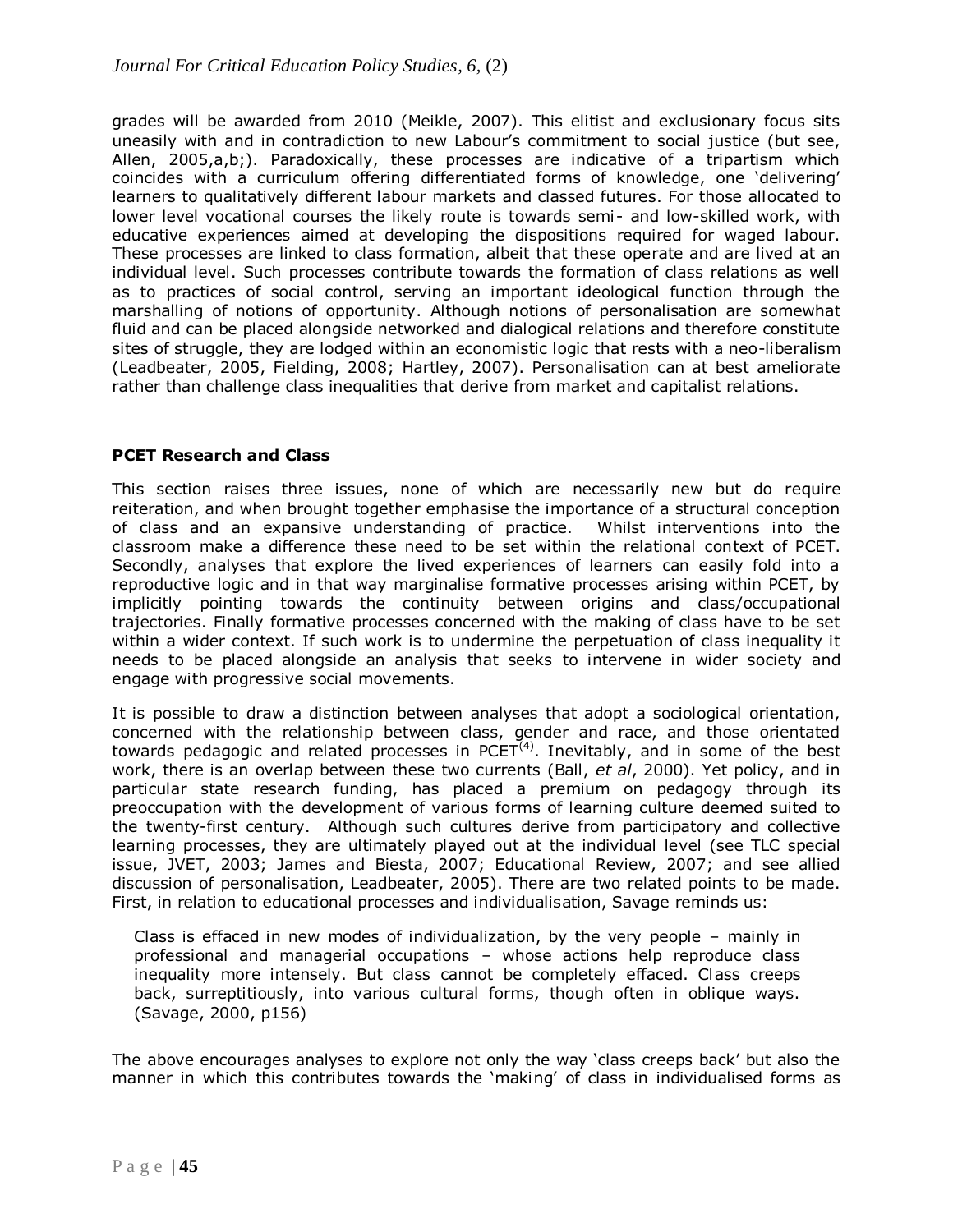refracted through learning culture and personalised learning. The second point to note is the way in which:

… the "individualisation" of contemporary societies is not something which simply happens; it is also something actively encouraged by governments persuaded that the market is the only mechanism by which collective decisions can and should be taken over the allocation of resources in a complex situation. (Gilbert, 2007, p52- 53)

And as Warren and Webb note:

If personal dispositions are, in part, actively constructed through state action, and the social conditions of choice are complicit with relations of power, what is the role of research in PCET? Is a focus on learner experience and their accounts of their "choices" adequate to understand processes at play that constitute these conditions of choice? At a time when globalised forces are producing localised effects in terms of economic restructuring and educational reform, is largely localised educational research focus enough? (2007, p10)

This is the wider context in which PCET research takes place and the terrain on which new forms of personalisation and action planning operate, necessitating a politics and analysis that links localised relations to the wider social formation.

Warren and Webb (2007) suggest that when the Bourdieusian notion of habitus is marshalled, serving to alerts us to the cultural processes that bear upon the dispositions carried into education, this can be at the expense of the allied conceptualisation of field. In other words early processes in the formation of habitus are highlighted, which inform the dispositions brought into education. The consequence of these tendencies is to push explanatory accounts further and further back into an individual's biography so that family, childhood socialisation, early schooling and so forth, become manifest in the habitus and dispositions carried into PCET. Certainly, these are strongly articulated to patterns of inequality and are pivotal in the formation of classed, raced and gendered subjects, as well as informing current educational experiences. It is also important to consider on-going processes that are connected to the "making" of class. We need to be attentive to the specificity of such processes within PCET, especially those that mark a break with class origins as well as those that conspire to form the middle class subject.

When thinking about PCET the concern to foreground class processes could be construed as "tinkering around the edges" (Reay, *et al*, 2007). For many young people educative experiences in PCET may hold relatively little significance when set against the rest of their lives. It is important to see the 'making' of class as an active process rather than one that merely acts in continuance with the trajectory of other social relations and locales. PCET becomes a site of struggle in which processes of resistance, rupture and formation arise unevenly in relation to one another. Yet these processes cannot be thought of outside the wider structural relations of education. This is why the 'making' of class, has to be considered relationally, and it is because of this, that we need to operate with a politicised and expansive understanding of practice. The "making" of class is a cultural process in which distinctions and forms of "othering" are constructed. Analysis needs to draw out these processes, relating them to class formation in wider society, thus necessitating a consideration of structural relations. In this way practices related to the formation of class in PCET need to be articulated to those in wider society. A politicised practice seeking to interrupt these processes cannot remain located solely in education but needs to move beyond the classroom and institutional context to wider society. Unsurprisingly it is in this former context of the classroom and institution that policy interventions are placed.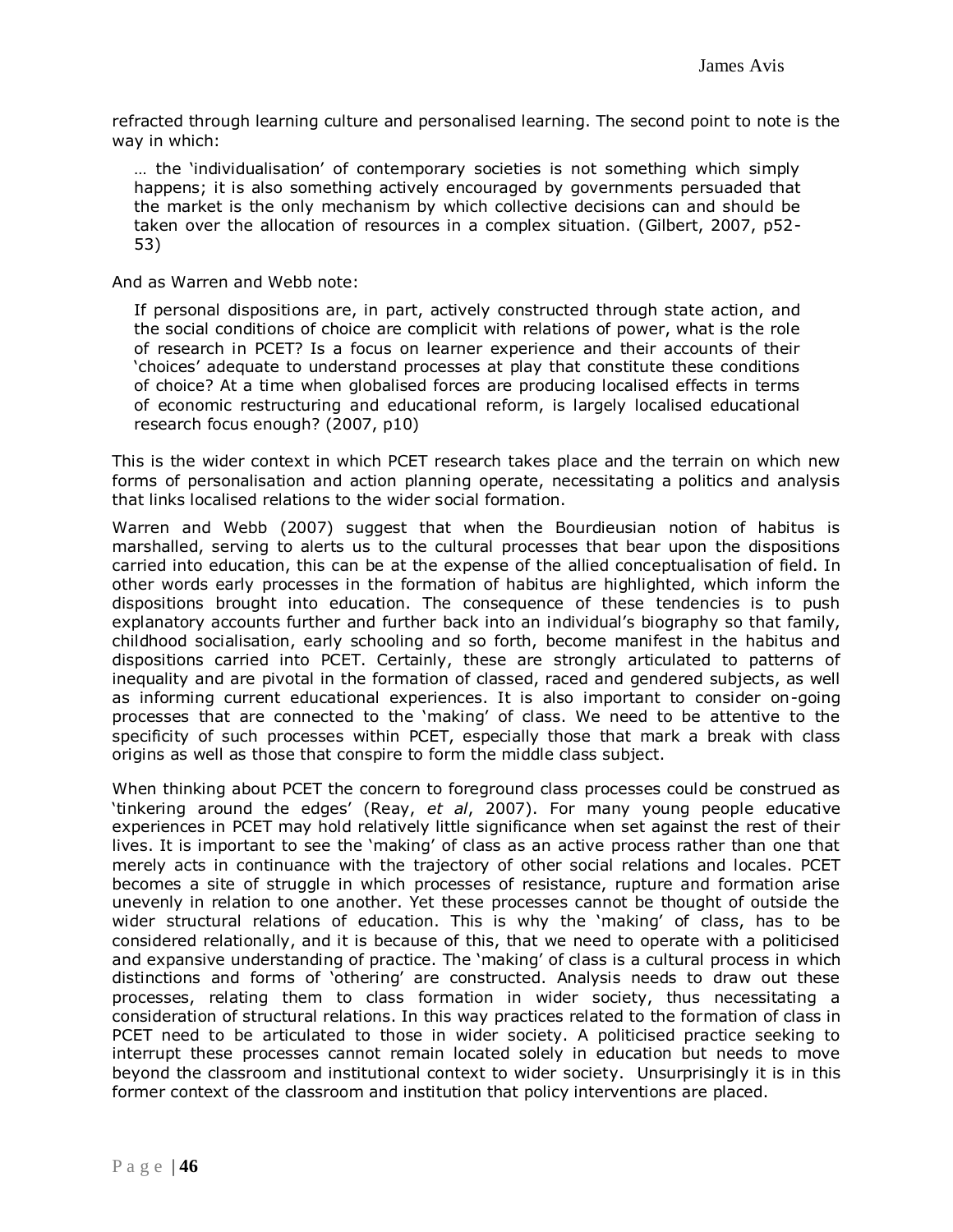There are a number of tensions in the preceding discussion. It could be accused of playing down the significance of current work exploring class-based processes in PCET. So for example, work rooted in Bourdieuian notions of field and habitus, including its institutional and vocational variants, is centrally concerned with the articulation of structure and agency and the playing out of class in educational and classroom processes (TLC special issue JVET, 2003; Colley, 2006; Morrison, 2007a, b; Webb and Warren, 2007). Yet the "making" of class within PCET could be more directly addressed, in the sense that the specificity of the processes therein and the manner in which learner dispositions are re-formed leading to a break from their previous cultural locations. It is here that notions of "othering", hierarchicalisation and differentiation play a part. These processes can be seen in Kehily and Pattman"s (2006) work exploring the manner in which academic sixth-formers constituted themselves as middle-class *subjects-in-the-making* by pathologising working-class dropouts (p38). Work focused upon the psychological costs of educational engagement also points towards the "making" of class, such costs are manifested in a sense of "inadequacy", of not being good enough and the resulting anxiety reflect classed processes. Skeggs (1997, 2004) illustrates this in her study of working class women. Similarly, Walkerdine *et al* (2001) point to the way in which such processes affect not only working class but also middle class girls, whereby anxiety and a sense of inadequacy become accented in a particular manner, being articulated to class formation. These processes may become mapped onto divisions within and across educational institutions (Grubb, 2006) whereby learners "choose" a particular course on the basis of their assumed capabilities. Bathmaker has explored such processes in her study of General National Vocational Qualification (GNVQ) students who felt they were not good enough to study A levels and has noted similar processes within a differentiated higher education system (Avis et al, 2002; and see Atkins, 2007). Reay *et al* (2007) also point towards the 'making' of class in their discussion of working class students. These students engage differentially with higher education, with those located in tough-entry institutions holding qualitatively different orientations from those in colleges of FE or new universities. In this instance differentiated class-based formative processes can be discerned that anticipate varied class trajectories. Working class students placed in tough-entry universities follow trajectories that anticipate the "making" of middle class subjects, whereas those following a higher education route in FE face qualitatively different destinies. Whilst the previous discussion may simplify these processes, it serves to illustrate and raise questions about the 'making' of class. There are a number of points to be made; in some cases the preceding analyses can be read as being in continuity with the dispositions and habitus learners carry into PCET. To the extent that such a reading occurs this is set within a reproductive logic. Conversely such a stance can be set alongside an apparently more active process of class formation arising amongst learners who break with their class origins. Yet it is also important to recall Bernstein"s (1971) adage that "education cannot compensate for society'.

Processes of class formation cannot be fully thought through without considering the wider socio-economic context within which learners are placed, and importantly, the relational context of education. That is to say educational processes taking place within PCET need to be considered in relation to those arising within schools, sixth form colleges, universities and so on. If we wish to interrupt practices of class formation we need to operate at different levels and locations - the classroom, the institution as well as the wider socioeconomic context. This calls for a politicised practice that extends beyond the classroom and that seeks to interrupt wider patterns of inequality present within the social formation. Such a practice necessitates an engagement with those social movements committed to progressive change – in other words the pursuit of nonreformist reform.

In the current conjuncture in which neo-liberalism has become hegemonic with new Labour accepting uncritically the tenets of capitalism, it becomes difficult to identify such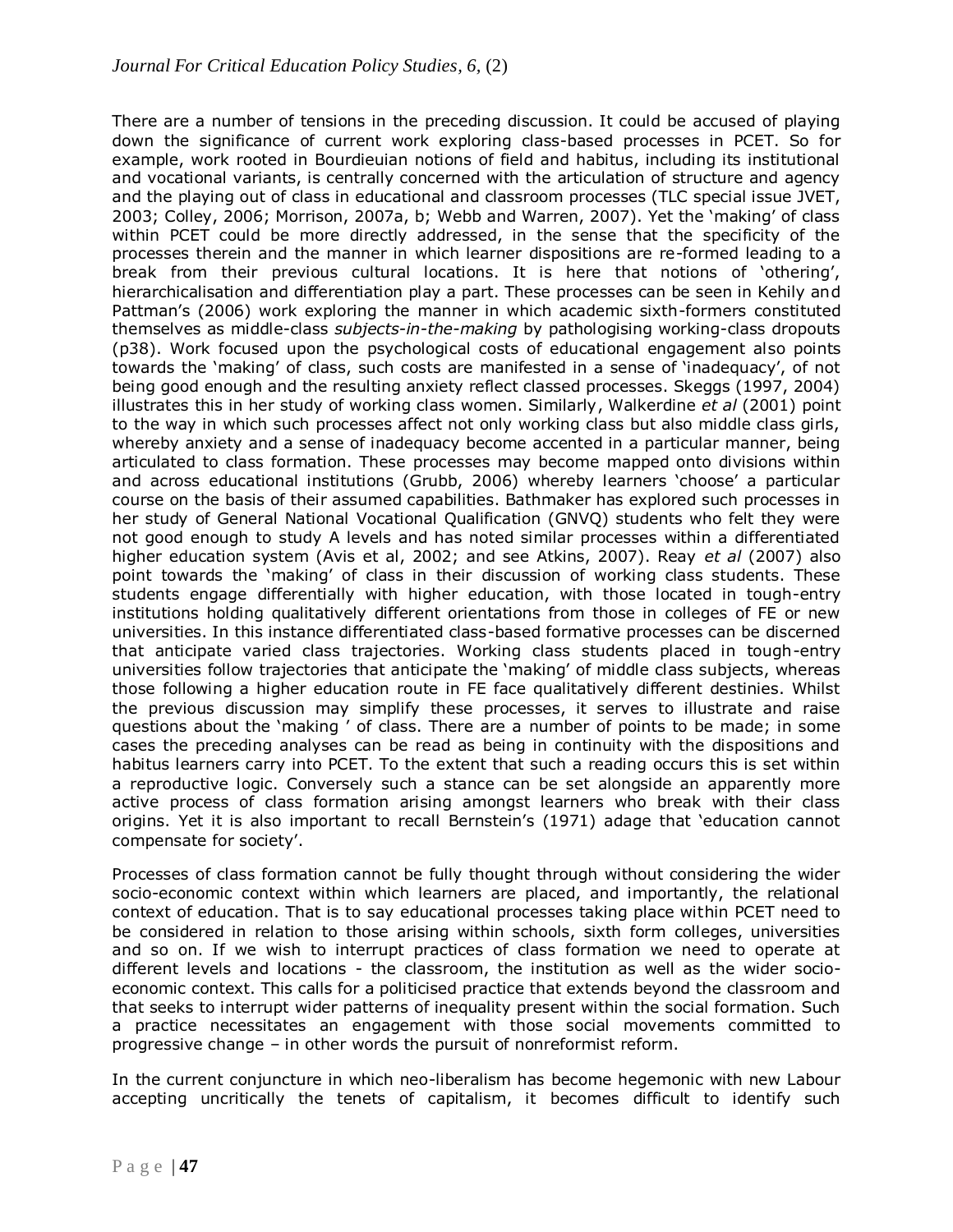movements. Yet, the contradictions that beset not only the policies of new Labour but also the economic context contain progressive possibilities. Countervailing currents are present amongst radical educators and those orientated towards widening participation. Similar currents also exist amongst young people, parents and those faced with the contradictory outcomes of education - its 'broken promises' (Finn, 1987). Paradoxically the 'hollowing out' of class structure in the "hour glass" economy undermines the complacency of a middle class fraction, replacing this with a sense of risk and insecurity. Here lies a possibility for the development of progressive alliances. Progressive tendencies exist within the traditional organisations of the working class - the trade unions and elements within the labour party (see *Renewal* 2006 e.g., Thompson and Lawson, Cruddas; *Renewal*, 2007 issue on social democracy; Hill, 2007).

### **Towards a conclusion**

This paper has examined the construction of class in new Labour policy discourse as well as related social theory. In such accounts class is viewed as an atavistic concept, though this is belied by the material inequalities that criss-cross English society. Later sections of the paper sought to re-center class formation as a pivotal focus for analysis of PCET. There is a tension between analyses that address the "making" of class within PCET and the structural relations of class within wider society. An interest in interrupting such processes in PCET can only take us so far, with localised interventions necessarily having to be set alongside those in wider society. There is a conundrum. In a class based society we cannot escape processes of class formation and will be positioned in relation to these. Whilst those working within education may struggle for participatory parity<sup>(5)</sup> for their learners, as well as the development of criticality, this remains set within the context of a classed society. Thus there is a need for an expansive and politicised practice that engages with wider social movements that are struggling for social justice. Herein lies a politics of hope.

### **Notes**

1. PCET is being used in a fluid way, being associated with colleges of Further Education in England, institutions that bear some resemblance to Community Colleges in the US and Technical and Further Education Colleges (TAFE) in Australia. Further education colleges in England deliver vocational and technical education, but they do more than this, having an important role in 16-19 education, latterly provision for 14-19 year olds, and also adult education. FE colleges are diverse institutions whose provision can range from basic skills to degree level work.

2. In July 2007 the DfES was divided into two new departments, the Department for Innovation, Universities and Skills (DIUS) and the Department for Children, Schools and Families (DCSF).

3. Analysis of income and wealth distribution is notoriously difficult. Dorling *et al* suggest: "analysis of income data between 2003 and 2005 indicates that areas with the highest average incomes experienced the greatest increases, in both absolute and relative terms, while some areas with the lowest average incomes experienced declining incomes, increasing polarisation" (2007, pxiii). Babb *et al* similarly commented: "there is evidence… based on the Family Resources Survey (FRS), but also from data from tax returns, that there has indeed been much more rapid growth in the top one per cent of incomes than for the rest of the distribution. The reasons for this growth are not yet well understood, but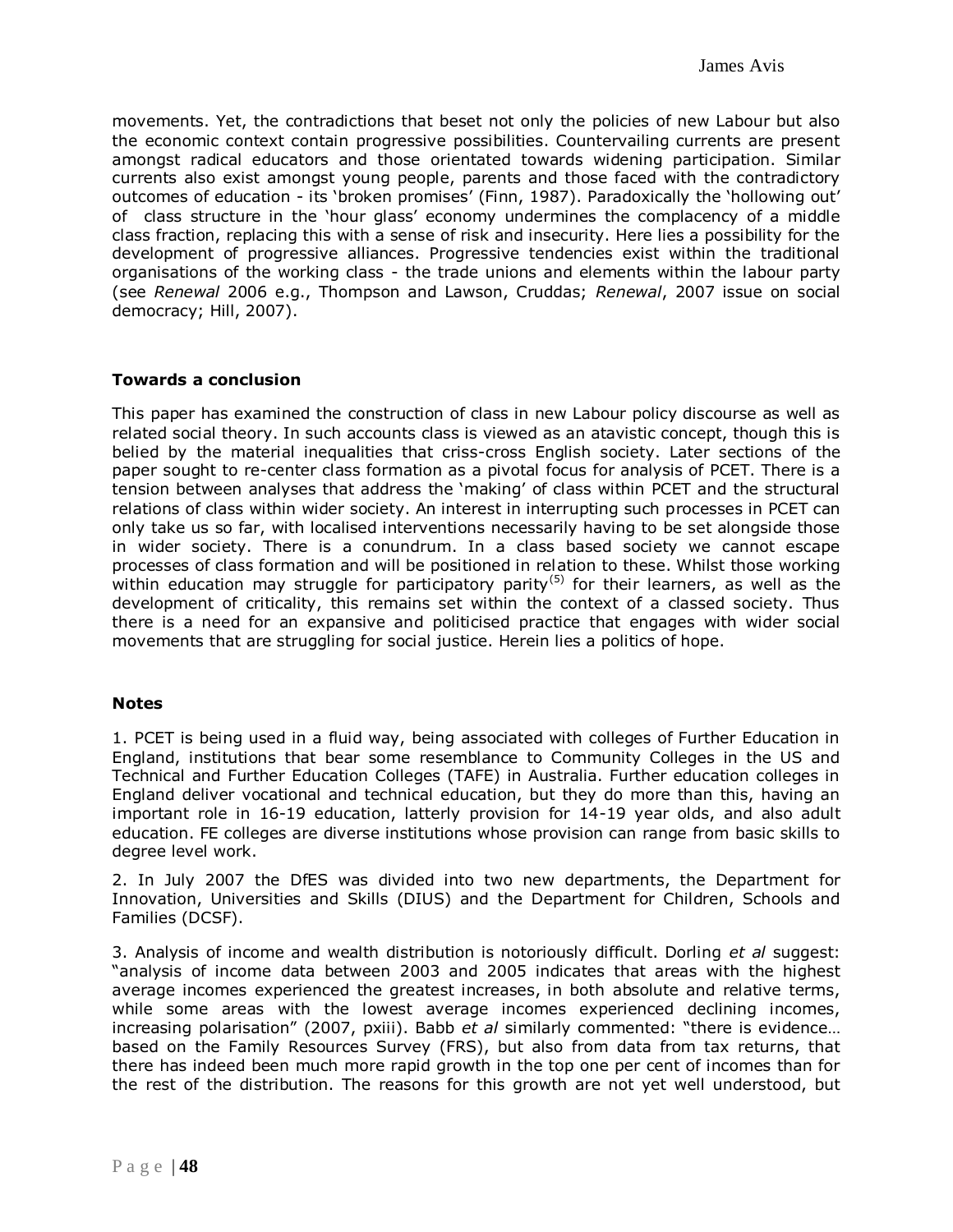possible explanations include changes in the nature of executive remuneration and the dynamic effects of the cut in top rates of tax over the 1980s on capital accumulation" (p44)

4. Whilst this distinction plays down the variety of educational research, the dichotomy is reflected in papers published in journals such as *Journal of Vocational Education and Training*, *Journal of Further and Higher Education*.

5. "[Participatory parity] requires social arrangements that permit all (adult) members of society to interact with one another as peers. For participatory parity to be possible… two conditions must be satisfied. First, the distribution of material resources must be such as to ensure participant's independence and 'voice'... The second condition requires that institutionalised patterns of cultural value express equal respect for all and ensure equal opportunities of achieving social esteem" (Fraser, 2003, p36).

## **References**

Allen, M. (2005a) White paper: tables turned on Tomlinson, *Radical Education Journal,*  Issue, 2, p1

Allen, M. (2005b) The 14-19 white paper: a new tripartism, *Post 16 Educator*, Issue 26, p3- 4

Allen, M., Ainley, P. (2007) *Education make you fick, innit? What's gone wrong in England's schools, colleges and universities and how to start putting it right*, London, Tuffnell press

Apple, M. (2001) *Educating the "right" way: Markets, standards, God and Inequality*, London, RoutledgeFalmer

Apple, M. (2004) Doing things the "Right" way: legitimating educational inequalities in conservative times, Satterthwaite, J., Atkinson, E., Martin, W. (Eds) *Educational Countercultures: confrontations, Images, Vision*, Stoke on Trent, Trentham

Archer, L. (2003) *Race, Masculinity and Schooling*, Maidenhead, Open University Press

Archer, L., Francis, B. (2007) *Understanding minority ethnic achievement: race, gender, class and success*, London, Routledge

Atkins, L (2007) *Visions, Dreams and Reality: the limited possibilities for post-16 level 1 students*, paper presented to BERA Annual Conference, Institute of Education, London, 5 - 8 September

Avis, J. (2005) Discursive shifts: the labour party, economic relations and social justice, An extended review of Denis Lawton, Education and the Labour party ideologies 1900-2001 and Beyond. *British Journal of Sociology of Education,* Vol 26, No4, p547-553

Avis, J. (2006) From reproduction to learning cultures: post-compulsory education in England, *British Journal of sociology of education, 2006* Vol 27, No 3, p341-354

Avis, J. (2007) *Education, policy and Social Justice: Learning and Skills*, London Continuum

Avis, J. Bathmaker, A-M., Parsons, J. (2002) Communities of Practice and the Construction of Learners in Post Compulsory Education and Training, with *Journal of Vocational Education and Training* Vol 54 No 1, p27-50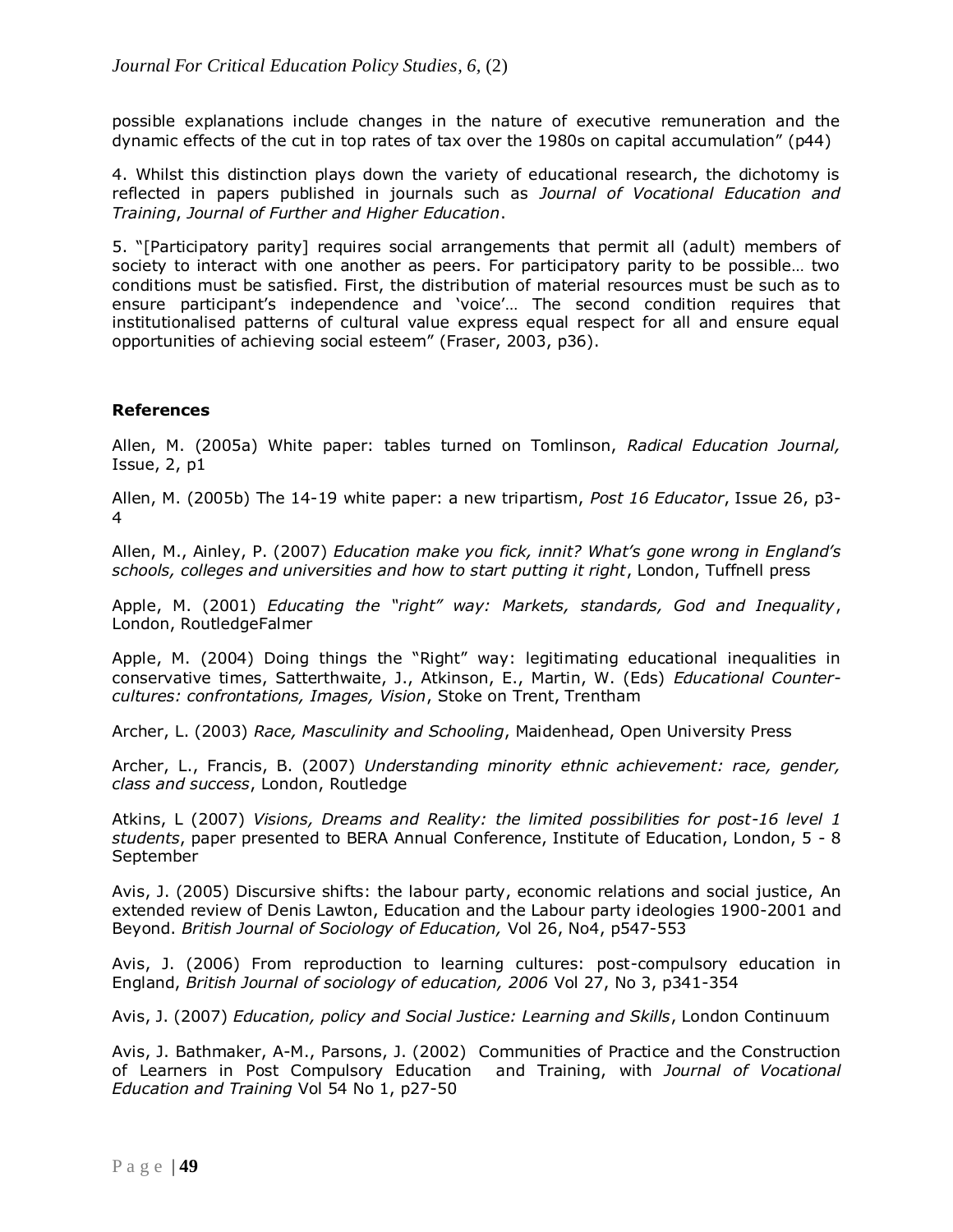Babb, P., Martin, J., Haezewindt, P. (2004) (eds) Focus on social inequalities, 2004 edition, London, TSO

Ball, S. J. (2003) *Class strategies and the education market*, London, RoutledgeFalmer

Balls, E. (2007) *Diplomas could become qualification of choice for young people,*  http://www.dcfs.gov.uk/pns/pnattach/20070195/1.htm

Beck, U. (1992) *The risk society* London, Sage

Beck, U. (1999) *World risk society* Cambridge, Polity

Beck, U., Beck-Gernsheim, E. (2002) *Individualization*, London, Sage

Bernstein, B. (1971) Education Cannot compensate for society in Cosin, B., Dales, R., Esland, G., Swift, D.F. (Eds) *School and Society* London, Routledge Kegan Paul

Blanden, J., Gregg, P., Machin, S. (2005) *Intergenerational mobility in Europe and North America*, Centre for economic performance, London, LSE

Blanden, J., Machin, S. (2007) *Recent changes in intergenerational mobility in Britian*, the Sutton Trust [www.suttontrust.com](http://www.suttontrust.com/) accessed 13 December 2007

Brine, J., (2006) Locating the learner within EU policy, Leathwood, C., Francis, B. (eds) *Gender and lifelong learning*, London Routledge

Brown, G. (2000) My Vision of a fairer Britain for everyone *The Times* p22, 3. 6. 2000.

Brown, G. (2007a) Speech to the nation,  $11<sup>th</sup>$  May London's Imagination Gallery, London,

Brown, G. (2007b) Strength to change Britain, Speech to the labour party conference [WWW.labour.org.uk/conference/brown-speech](http://www.labour.org.uk/conference/brown-speech) accessed 26 Sept 2007

Brown, P. (2006) The opportunity trap, Lauder, H., Brown, P., Dillabough, J-A., Halsey, A. H., (eds) *Education, globalisation and social change*, Oxford, Oxford University press

Brown, P., Lauder, H. (2006) Globalization, knowledge and the myth of the magnet economy, Lauder, H., Brown, P., Dillabough, J-A., Halsey, A. H., (eds) *Education, globalisation and social change*, Oxford, Oxford University press

Colley, H. (2006) Learning to labour with feeling: class, gender and emotion in childcare education and training, *Contemporary Issues in Early Childhood*, Vol 17, No 1, p15-29

Cooper, A. (2008)Welfare: dead, dying or just transubstantiated? *Soundings*, Issue 38, p29- 41

Cruddas, J. (2006) Neo-liberal Labour, *Renewal*, Vol 14, No 1, p34-41

Cruddas, J. (2008) A new politics of class, *Soundings*, Issue 38, p141-155

DCFS (2007) *Expanding the 14-19 Diploma Programme,*  http://www.dcfs.gov.uk/pns/pnattach/20070195/1.htm

DfEE (1998) The learning Age: a renaissance for a new Britain, London, The Stationary Office, Cm 3790

DfES (2004) Five year strategy for children and learners, London DfES Cm 6272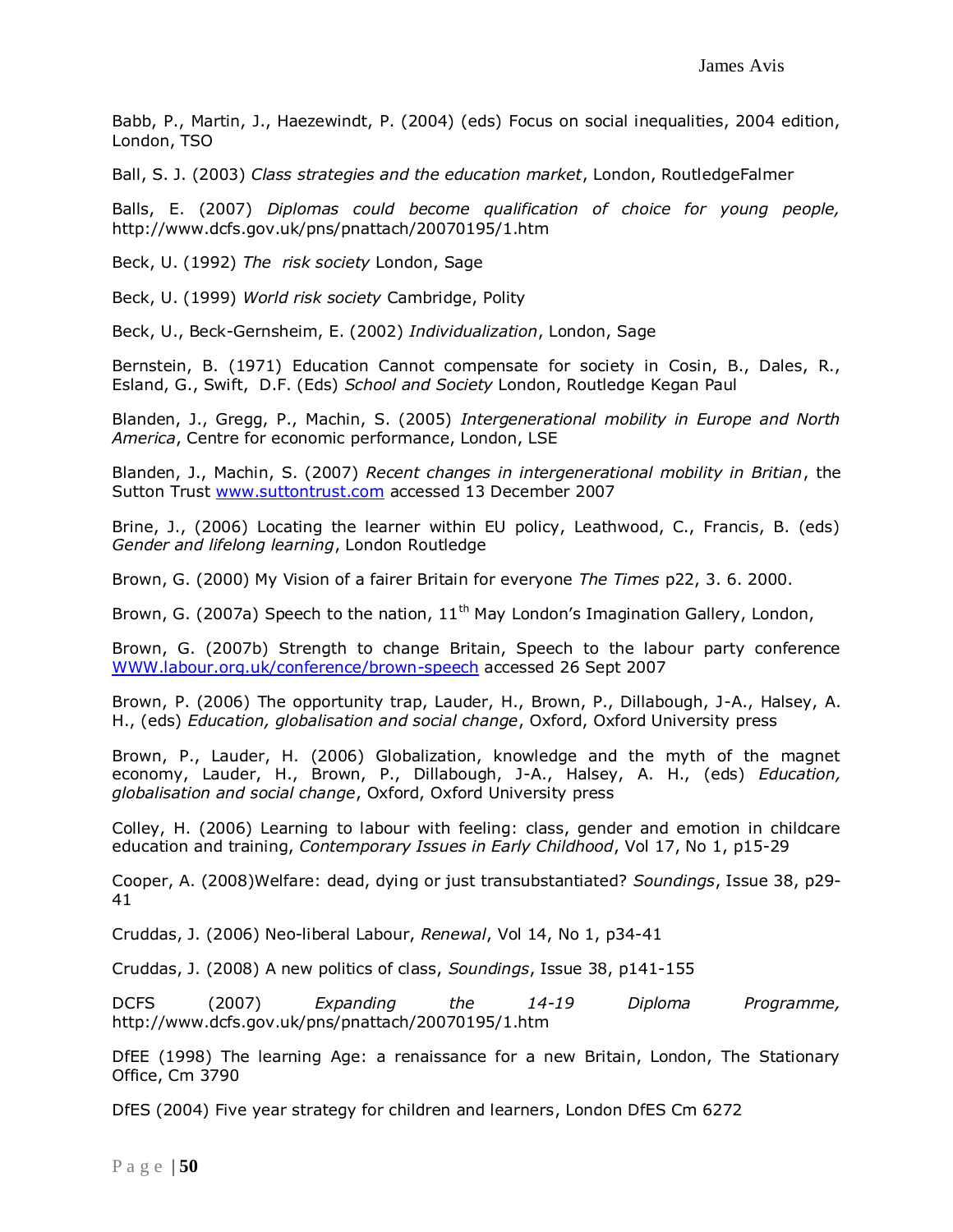DfES (2005) *14-19 Education and skills*, London, DfES

DfES (2006a) *Further Education: raising skills improving life chances*, Cm 6768 Norwich **HMSO** 

DfES (2006b) *14-19 education and skills: gateway guidance*, Annesley DfES publications

DfES (2006c) *Specialised Diplomas – your questions answered*, Annesley DfES publications

DfES (2007) *Raising expectations: staying in education and training post-16*, Cm 7065 Norwich, TSO

DIUS (2007) *World class skills: implementing the Leitch review of skills in England*, Norwich, The Stationary Office, Cm 7181

Dorling, D., Rigby, J., Wheeler, B., Ballas, D., Thomas, B., Fahmy, E., Gordon, D., Lupton, R., (2007) *Poverty, wealth and place in Britain, 1968 to 2005*, Bristol, the policy press

Educational Review (2007) *Special Issue: Transforming Learning Cultures in Further Education*, Vol 59 No 4.

The Equalities Review (2007) *Fairness and Freedom: the final report of the equalities review*, Norwich, Crown

Fabian Commission (2006) Narrowing the Gap, the Fabian commission on life chances and child poverty, London, Fabian Society

Feinstein, L., Hearn, B., Renton, Z., with Abrahams, C., MacLeod, M. (2007) *Reducing Inequalities, realising the talents of all*, London, national children"s bureau books

Fielding, M. (2008) Personalisation, education and the Market, Soundings, Issue 38, p56-69

Finn, D. (1987) *Training without jobs, new deals broken promises*,London, MacMillan

Fraser, N. (2003) Social justice in the age of identity politics: redistribution, recognition, and participation, in Fraser, N., Honneth, A. *Redistribution or Recognition? A politicalphilosophical exchange*, London, Verso

Fryer Report (1999) Second Report of the National Advisory Group for Continuing Education and Life Long learning *Creating Learning Cultures: Next steps in Achieving the learning Age*

Giddens, A. (1998) *The Third Way: The Renewal of Social Democracy* Oxford, Polity

Giddens, A. (2000) *The Third Way* and its critics, Oxford, Polity

Gilbert, J. (2007) The complexity of the social, *Soundings*, Issue 35, p41-53

Gleeson, D., Mardle, G. (1980) *Further education or training?* London Routledge Kegan Paul

Grubb, W. N. (2006) Vocationalism and differentiation of tertiary education: lessons from US community colleges, *Journal of Further and Higher Education,* Vol 30, No 1, p27-44

Hartley, D. (2007) Personalisation: the emerging "revised" code of education? *Oxford Review of Education*, Vol 33, No 5, pp629-642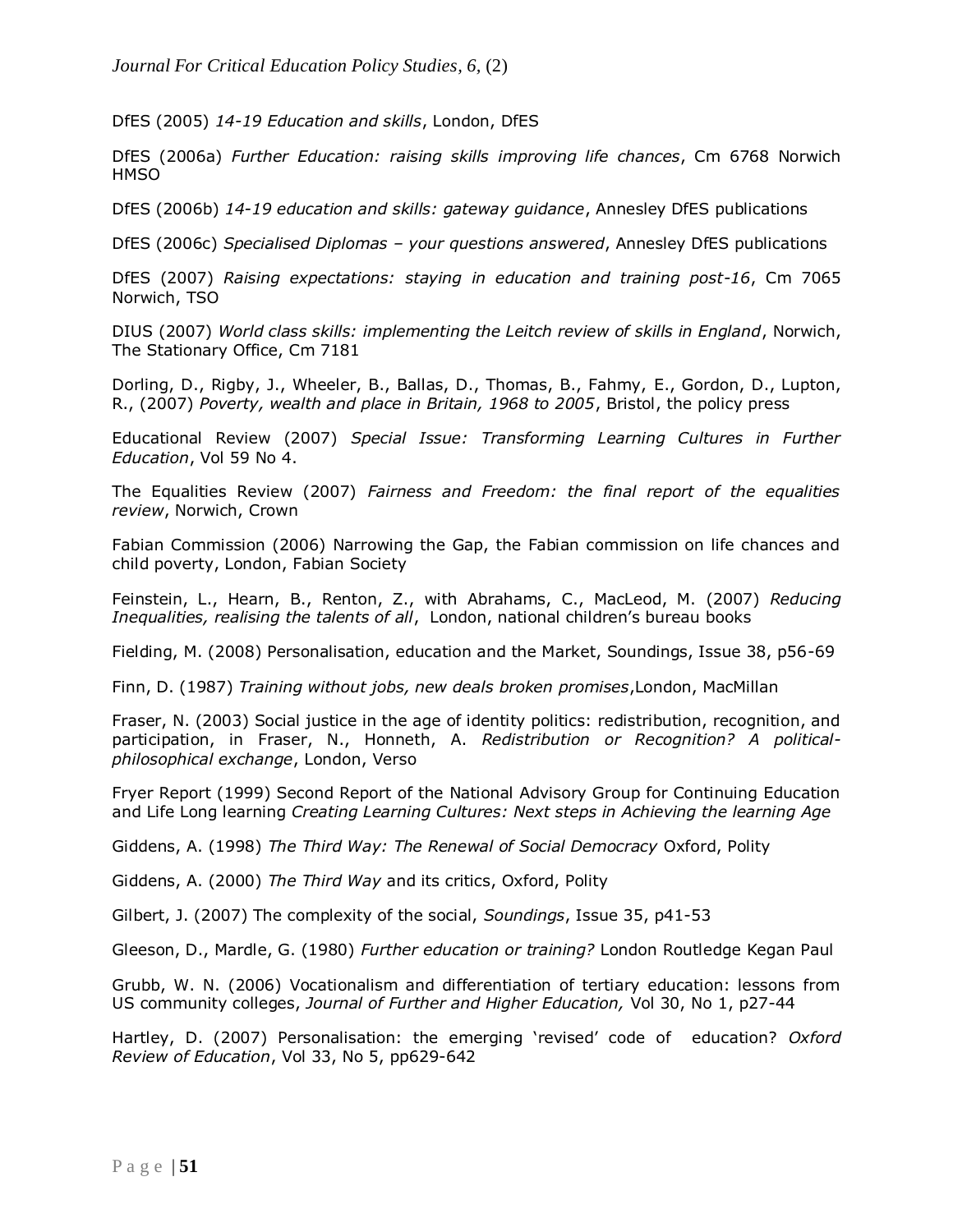Higham, J., Yeoman, D. (2007) Working through vocationalism again: emerging conceptions in the 14-19 curriculum, paper presented to BERA Annual Conference, Institute of Education, London, 5 - 8 September

Hill, D. (2007) Vacating the battlefield: class war from above, neoliberal capitalist globalisation, and the flight from class analysis in revisionist left analyses such as that of Michael W Apple, paper presented to BERA Annual Conference, Institute of Education, London, 5 - 8 September

James, D., Biesta, G. (eds) (2007) *Improving Learning cultures in Further Education*, London Routledge

JVET (2003) *Special Issue: Transforming Learning Cultures in Further Education*, *Journal of Vocational Education and Training,* Vol 55, No 4.

Lawton, D. (2005) *Education and the Labour party ideologies 1900-2001 and Beyond*, London, RoutledgeFalmer

Leadbeater, C. (2005) *The shape of things to come: personalised learning through collaboration*, Annesley, DfES

Leitch Review of Skills (2006) *Prosperity for all in the global economy - world class skills, Final report*, Norwich, HMSO

Meikle, J. (2007) Comprehensives falter as top grade gap widens, *The Guardian*, 17th August, <http://education.guardian.co.uk/alevels/story/0,,2150579,00.html> accesses 28 August, 2007.

Moos, M. (1979) Government Youth training policy and its impact on further education, *Occasional Stencilled paper*, CCCS, university of Birmingham

Morrison, A. (2007a) *A case study of learners on an AVCE in travel and tourism at a college of FHE in the West Midlands*, EdD thesis, The Open University

Morrison, A. (2007b) *Wanting to be out there and waning to go higher: race, class and gender and the development of vocational identities in further education*, paper presented at the JVET conference, Oxford 6 – 8 July

Mulgan, G. (1998) Whinge and a prayer *Marxism Today* Nov/Dec p15-16

National Statistics Online (2006) *Share of the Wealth*, [http://www.statistics.gov.uk/cci/nugget\\_print.asp?ID=2](http://www.statistics.gov.uk/cci/nugget_print.asp?ID=2) accessed 28 August 2007

Olssen M. (2003) Structuralism, post-structuralism, neo-liberalism: assessing Foucault"s legacy, *Journal of Education Policy,* Vol 18, No 2, pp189-202

Prescott, J. (2000) The battle is still on to deliver opportunity for the many *Independent on Sunday*, p 4. 6. 2000. [http://comment.independent.co.uk/commentators/article274698.ece](https://mail.hud.ac.uk/exchweb/bin/redir.asp?URL=http://comment.independent.co.uk/commentators/article274698.ece) accessed 12 Sept 2007

Preston, J. (2003) White trash vocationalism? Formations of class and Race in an Essex further education college, *Widening participation and lifelong learning*, Vol 5, No 2, p6-17

Reay, D., Crozier, G., Clayton, J., Colliander, L., Grinstead, J. (2007*) Fitting in or standing out: working class students in higher education*, paper presented to BERA Annual Conference, Institute of Education, London, 5 - 8 September